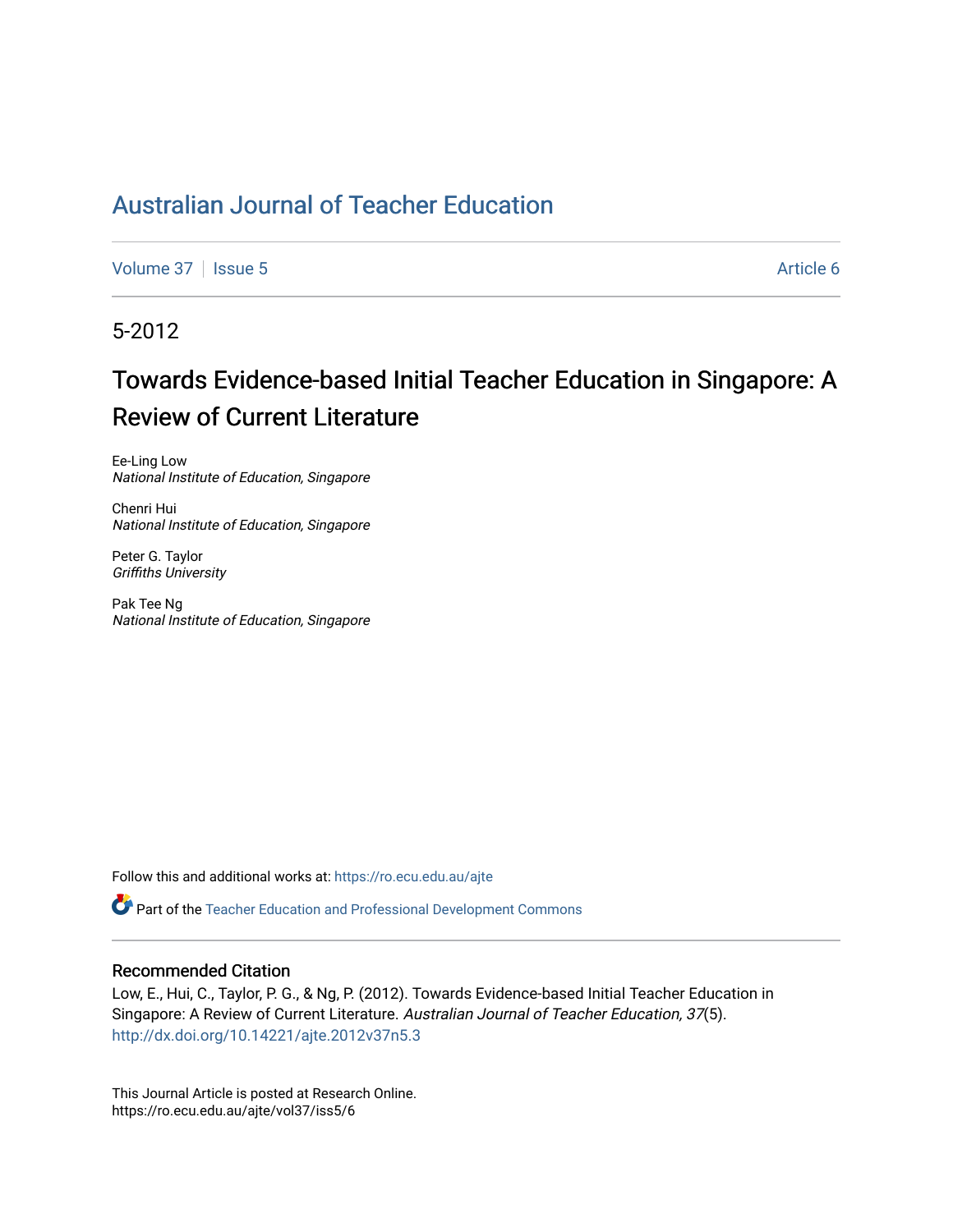## **Towards Evidence-based Initial Teacher Education in Singapore: A Review of Current Literature**

Ee Ling Low eeling.low@nie.edu.sg Chenri Hui National Institute of Education Singapore Peter G Taylor QCM, Griffith University Pak Tee Ng National Institute of Education, Singapore

*Abstract: Initial teacher education (ITE) in Singapore is shifting towards evidence-based practice. Despite a clear policy orientation, ITE in Singapore has not yet produced the evidence base that it is anticipating. This paper presents an analytical review of previous research into ITE in Singapore and makes comparisons to the larger international context. The review begins with a brief overview of some of the main characteristics of the research over the last decade (1999-2010). Our analysis suggests that the field of ITE research in Singapore is relatively new and still struggling to be a focus of educational research. Current published studies are typically smallscale with a large number of one-off studies. Quantitative and qualitative studies are largely carried out in parallel with little dialogue between them. This paper seeks to propose a research agenda for ITE in Singapore that overcomes the limitations from previous research as evident from the literature review. Additionally, this paper discusses the conditions needed to support the successful implementation of the research agenda. This review is the first essential step towards building an evidence-base for ITE in Singapore.*

### **Introduction**

Singapore's education system is on the brink of progressive reforms that have the potential to profoundly transform policy, practice and research. In 1997, the "Thinking School, Learning Nation" (TSLN) was launched with a vision for "a total learning environment, including students, teachers, parents, workers, companies, community organisations, and government" (Goh, 1997). Thinking schools is a vision of a school system that can better develop the creative thinking skills and learning skills required for the future, and develop future generations into responsible and committed citizens (Goh, 1997). Learning nation envisions a national culture of lifelong learning, where creativity and innovation thrives at every level of society (Goh, 1997). In 2004, Singapore launched another major policy initiative "Teach Less, Learn More" (TLLM) (Lee, 2004) into the education system. At the center of TLLM is transforming learning from quantity to quality (Ng, 2008). It calls for a fundamental pedagogical change from rote learning, repetitive tests and a "one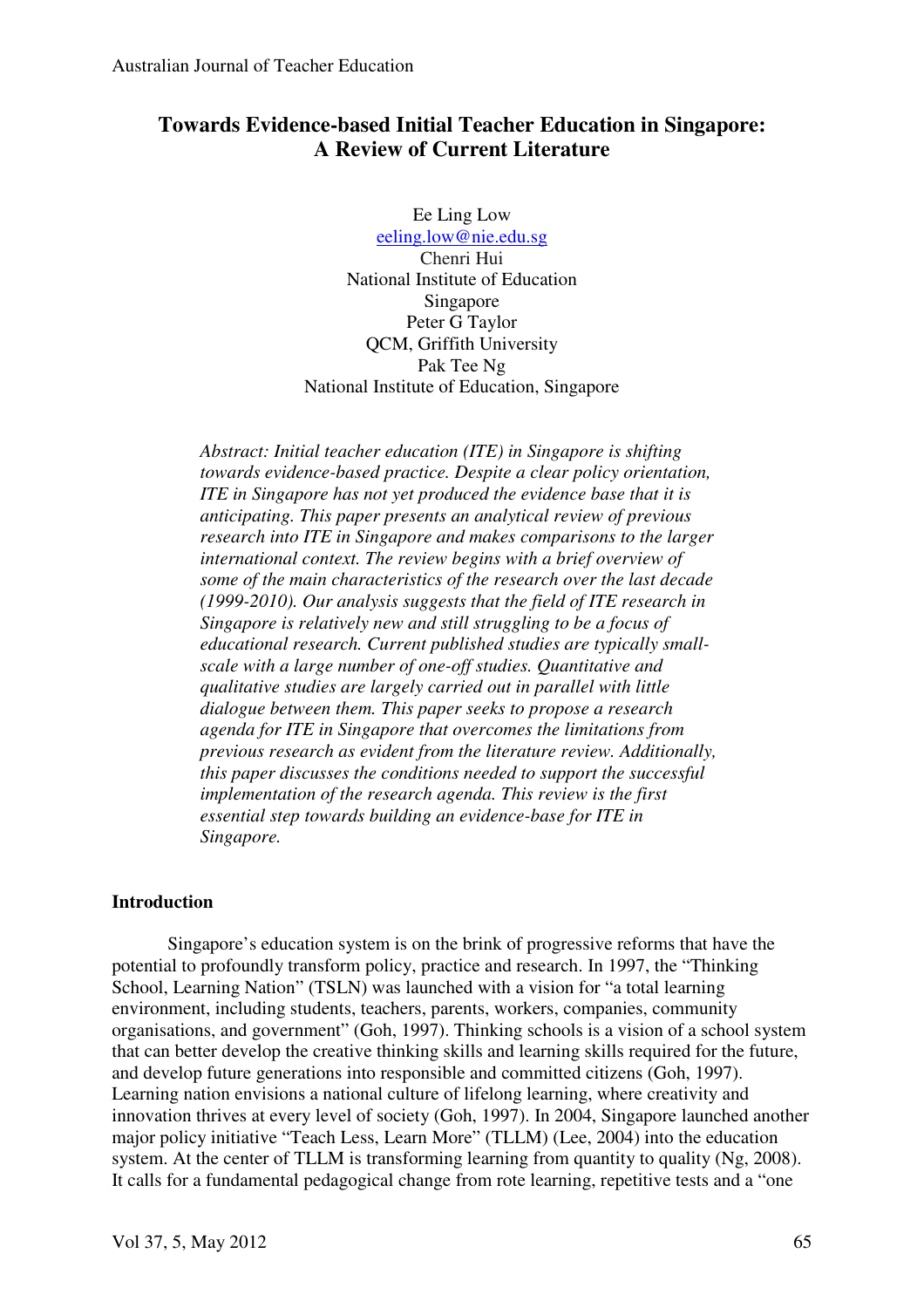size fits all" type of instruction to a more engaged teaching and learning that promote greater innovation and creativity (Ng, 2008). Most recently in 2011, Singapore is moving towards a "Student-Centric, Values Driven" focus in education. This initiative aims at enabling the child to succeed and fulfill his or her potential. The central task is to "bring up a younger generation of Singaporeans who are firmly anchored in values, caring towards family and fellow Singaporeans, and deeply rooted in our nation" (Heng, 2011).

 In the midst of all the educational reforms, teacher education is deemed to be essential. It has been established that it is primarily through the quality of teaching that effective schools make a difference, and that initial teacher education (ITE) and professional development can have significant effects on teacher quality (Hattie, 2009; Darling-Hammond, 2010). Qvortrup (2008) pointed out that "the most important single factor for the quality of education and thus for the efficiency and quality of the pupils' learning is the quality of the teachers' training" (p. 2).

 As the sole provider of initial teacher education in Singapore, the National Institute of Education (NIE) has a central responsibility to ensure that the graduates from its ITE programmes are well equipped to address new trends and challenges in education (NIE, 2007). With a view to respond to increasingly higher expectations of teacher education, it is posited that "quality has to permeate throughout NIE, from programme development and management, to teaching approaches as well as the staff and graduands" (NIE, 2009, p. 111). Therefore, there is a need within the institute to better understand and support researchinformed learning in and for ITE.

Evidence-based, research-informed improvements to teaching and learning are a top priority on the agenda of Singapore's teacher education (NIE, 2009). It is well-recognised that there is an urgent need within NIE to conduct research on teacher education as a means of supporting and enabling the implementation of education reform initiatives to achieve effective, evidence-based, and sustainable pedagogical improvements in Singapore's schools. As indicated in NIE's *3:3:3 Roadmap* (NIE, 2007), the institute commits to "enhance the quality, excellence and relevance" (NIE, 2007, p. 41) of the teacher education programmes via evidence-based research by:

- 1. Reviewing and conducting meta-analyses of past studies on teacher education.
- 2. Identifying key areas of research and developing a research framework that will inform and transform the ITP programmes.
- 3. Establishing international partnerships in research endeavours.
- 4. Providing platforms to share research findings with NIE staff and programmes offices.

#### $(p, 41)$

The main research problem of this study is to analyse and evaluate the current situation of research on ITE in Singapore and identify the necessary actions to build a strong evidence-base for ITE. While it is argued that transformative improvement of TE will be unlikely to occur without the establishment of an evidence-base generated by theoretically and methodologically sound research (Cochran-Smith & Zeichner, 2005), it could equally be argued that the building of an evidence-base cannot be realised without an understanding of the status quo of current research. As we look ahead to the future, the authors hope this article would be an impetus to encourage the sort of institutional change that would support intellectually rigorous research in teacher education in Singapore.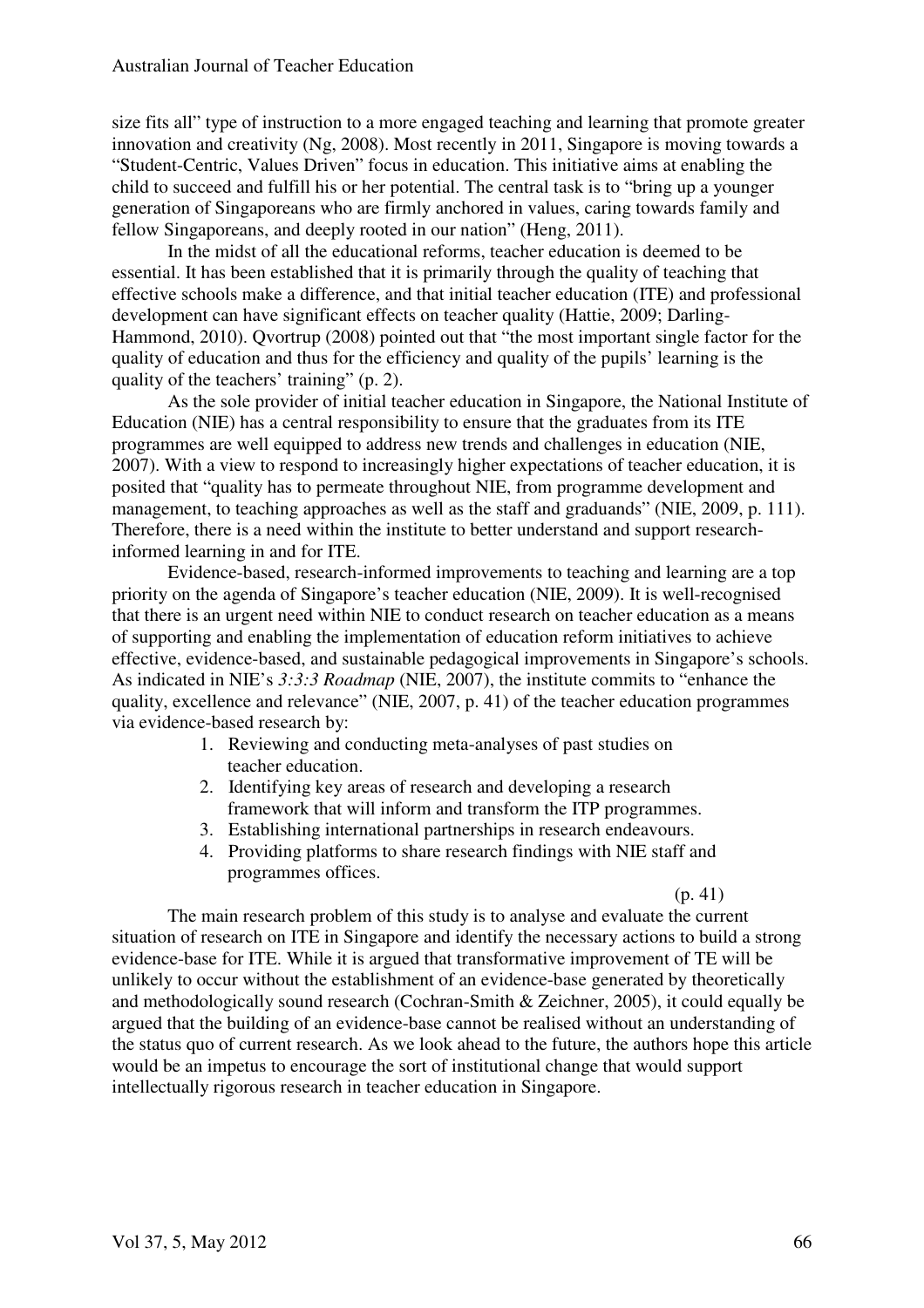#### **Research Questions and Methodology Research Questions**

This review is a vital first step towards the achievement of an evidence-base for ITE. It represents a systematic effort to apply a common set of evaluative criteria adopted by similar reviews from international research community (e.g. Cochran-Smith & Zeichner, 2005; McMaugh, Saltmarsh, & Sumsion, 2008; Nuttall, Murray, Seddon, & Mitchell, 2006). The aims of this review can be best described in the following questions:

1. What is the state of the art of research on initial teacher education in Singapore as a field of study?

2. What are the strengths and the weaknesses of current research?

3. What are the necessary actions to build a strong evidence-base for ITE in Singapore?

#### **Data Source and Limitations**

The authors did a comprehensive survey of research into ITE in Singapore from 1999 to 2010. With respect to scope, the literature search was done within 24 E-databases in NIE library (e.g. Academic Search Premier, ERIC). In order to make this study manageable, a decision was made to include only peer-reviewed journal articles. The final database consists of 71 papers published in 40 academic journals. The data has certain limitations, including the exclusion of other important research modes such as non-officially reported action research and official research reports that includes significant research components. As rightly pointed out by one of the reviewers of our article, these types of research may be found to have informed the development of teacher education courses at NIE and this type of data could further enrich the picture of ITE research beyond the peer-reviewed publication format. However, given the scope of this study and our limited access to other research modes (e.g. official reports which are only available to appointment holders of the institute), we have decided not to include them in the current study. It would be of great value for future research to focus on these kinds of data sources. Another limitation pertains to the representativeness of the data. Although an extensive list of databases was included in our survey of literature, there are still possible biases in the sample set due to its nonexhaustiveness. Despite these limitations, peer-reviewed publications is, overall, an outstanding data source for reviewing research on ITE, given that it is one of the major platforms for the dissemination of research findings. Thus, we argue that this data does provide the necessary evidence to depict an overall picture of the key features and trends. Further, the data provides a point for comparison with similar reviews from other countries such as Australia, America and UK.

#### *Data Coding*

The following steps were followed to examine different dimensions of the data set. 1. A coding scheme was developed to categorize the papers according to different research topics. It is important to acknowledge the constraints of our coding scheme. Some of the papers cover two or more topics. We needed to identify the main focus. In other words, the topics are not mutually exclusive and only reflect emphases within specific lines of work.

2. The papers are further categorized according to their research methodology and time of publication.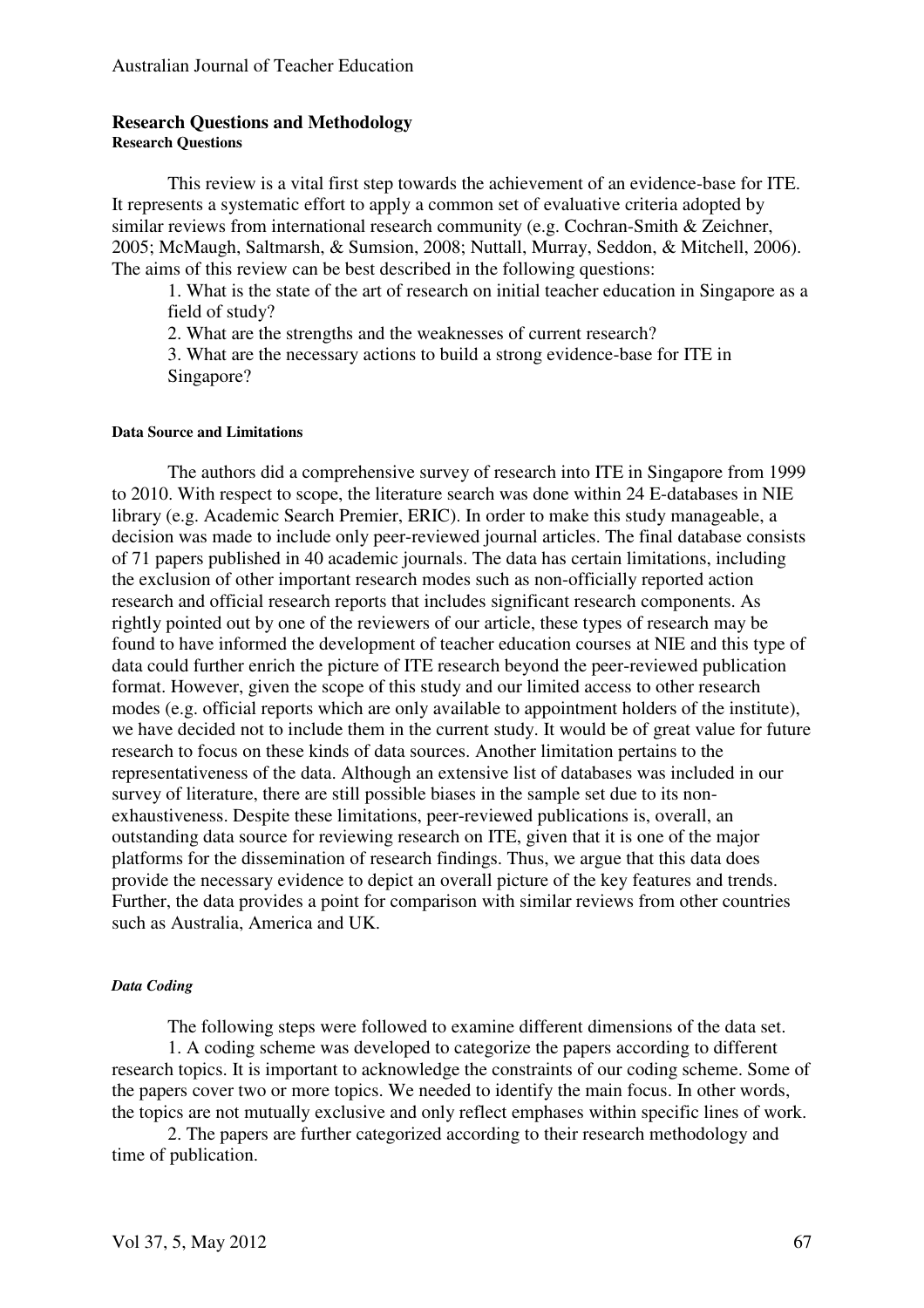#### **Data Analysis and Discussion Research Topics**

One major feature of current research is the highly fragmented nature of the research as a whole, a trend that has been identified by similar reviews conducted elsewhere (e.g. Nuttall, et al., 2006). Research topics of these studies provide a clear picture of this fragmentation (see Table 1). Within the coding categories, a large proportion of the studies can still be described as 'one-off' (48 papers; 89%). Replication or repeat studies were rare to find (6 papers; 11%). This finding is in line with Nuttall, et al.'s (2006) review of Australian research literature on ITE. Nuttall, et al. (2006) comment that "this is not surprising given that the starting point for research in most cases was a specific context-based problem, question or innovation" (p. 324). In the Singapore context, exceptions to the fragmentation could only be found within the sub-field of pre-service teachers' beliefs and attitudes about ICT (e.g. Teo, 2008; Teo, Chai, Hung, & Lee, 2008; Teo, Lee, Chai, & Choy, 2009). As many studies were focused on ICT, they also show an imbalance in the research foci of ITE research done on Singapore. "Pre-service teachers' beliefs and attitudes towards technology" turned out to be the topic that has received the most dominant research attention. While researchers focus on a wide range of topics in their investigations, overall ITE research in Singapore has a lack of scope compared with those of other countries (e.g. Australia). Research related to many subject and curriculum areas such as 'pre-service teachers' wellbeing (stress)', 'graduates' perceptions of the efficacy of their pre-service education' are unavailable in the Singapore database. Likewise, the number of studies in most areas is limited.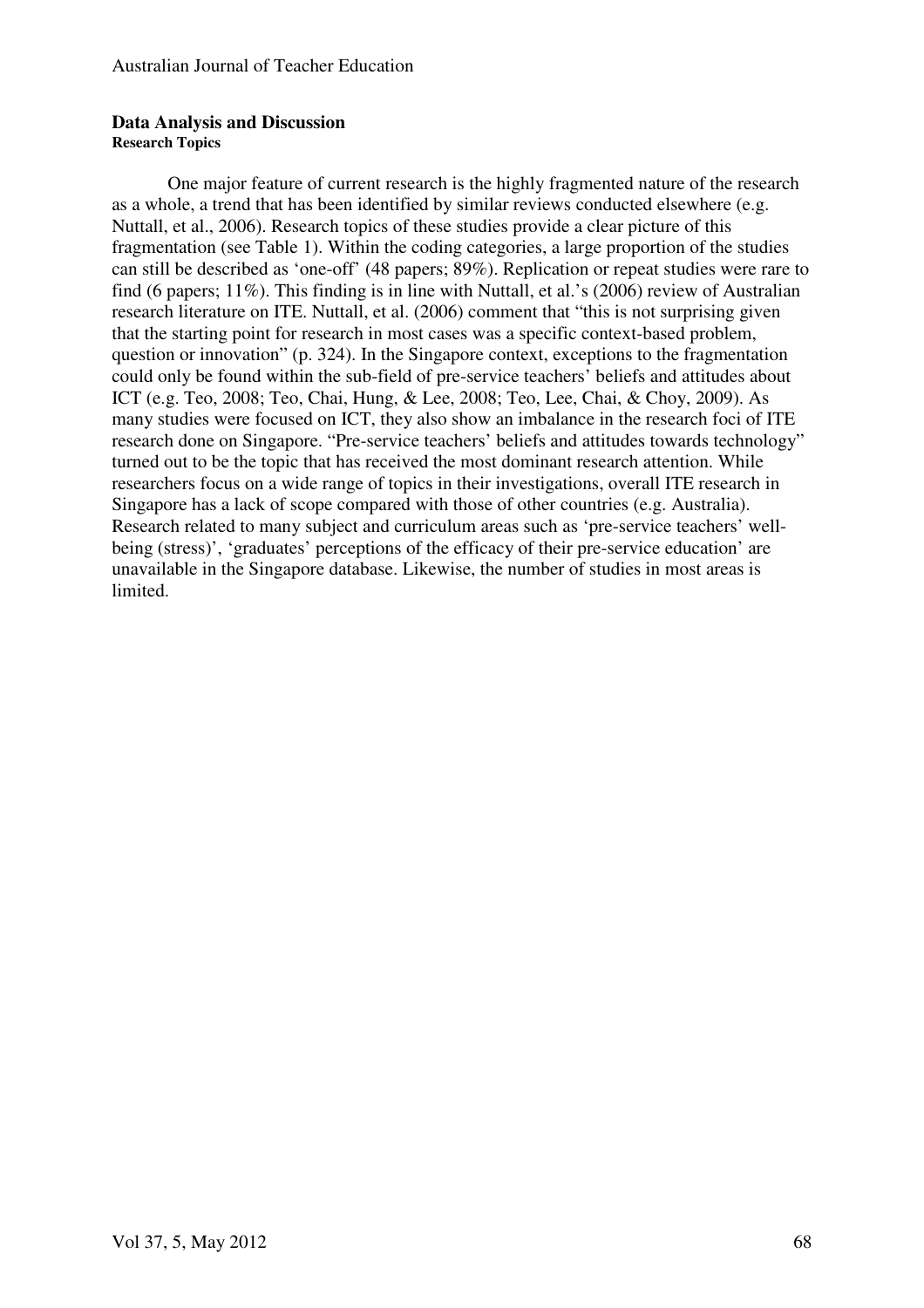| <b>Item</b>    | <b>Research topics</b>                                                                                 | No.            | $\%$           |
|----------------|--------------------------------------------------------------------------------------------------------|----------------|----------------|
| 1              | Student teachers' perceptions of ICT                                                                   | 15             | 21             |
| $\overline{2}$ | Use of online learning                                                                                 | 10             | 14             |
| 3              | Student teachers' attitudes and beliefs about teaching and learning                                    | 5              | $\tau$         |
| $\overline{4}$ | ITE policy discussion                                                                                  | 5              | 7              |
| 5              | Reflection and reflective practice                                                                     | 4              | 6              |
| 6              | Use of ICT in ITE programmes                                                                           | 3              | $\overline{4}$ |
| 7              | Practicum supervision and mentoring                                                                    | 3              | 4              |
| 8              | Student teachers' PCK in English teaching                                                              | $\overline{c}$ | 3              |
| 9              | Student teachers' perceptions of national education                                                    | $\overline{2}$ | 3              |
| 10             | Student teachers' perceptions of PE education                                                          | $\overline{2}$ | 3              |
| 11             | Student teachers' perceptions on ICT $\&$ its application                                              | $\overline{2}$ | 3              |
| 12             | Student teachers' attitudes on inclusive education                                                     | 1              | 1              |
| 13             | Authentic learning in ITE                                                                              | 1              | 1              |
| 14             | Student teachers' attitudes and beliefs on creativity                                                  | 1              | 1              |
| 15             | Confidence level towards knowledge and skill after practicum                                           | 1              | 1              |
| 16             | ITE course evaluation                                                                                  | 1              | 1              |
| 17             | Critical thinking in ITE                                                                               | 1              | 1              |
| 18             | Curriculum innovation in PE                                                                            | 1              | 1              |
| 19             | Student teachers' development of Mathematics pedagogical content<br>knowledge (MPCK)                   | $\mathbf{1}$   | 1              |
| 20             | ITE programme for mathematics                                                                          | $\mathbf{1}$   | 1              |
| 21             | Student teachers' motives to be a teacher                                                              | 1              | 1              |
| 22             | Student teachers' PCK in chemistry                                                                     | 1              | 1              |
| 23             | Student teachers' PCK in PE                                                                            | 1              | 1              |
| 24             | Perceptions of motivation level to be a teacher, teaching<br>competencies, and confidence as a teacher | 1              | 1              |
| 25             | Student teachers' perceptions of psychology                                                            | 1              | 1              |
| 26             | Student teachers' reading habits                                                                       | 1              | 1              |
| 27             | Student teachers' technological pedagogical content knowledge                                          | 1              | 1              |
| 28             | Preparation of geography teachers                                                                      | 1              | 1              |
| 29             | Student teachers' cultural sensitivity                                                                 | 1              | 1              |

**Table 1: Research topics and number of papers published from 1999 to 2010** 

The large number of studies in the database considering student teachers' beliefs and conceptions as a main focus warrants further comment. This finding concurs with reviews of research on teacher education in Australia and America (Nuttall et al., 2006; Cochran-Smith & Zeichner, 2005). There has been a clear increase in research concerned with teacher cognition and beliefs. However, as Cochran-Smith and Zeichner (2005) pointed out in their review of teacher education research in the US, the research should be strengthened through closer connections between student teachers' conceptions and beliefs and their teaching practice. They argued that

These studies pay little attention to how teachers' knowledge and practices are influenced by what they experience in teacher education programmes and even less attention to how teachers are affected over time by their preparation. There is a clear need to look more at how teachers' knowledge and practices are shaped by their preparation including after they have completed their programmes. More longitudinal studies that examine the effects of preparation on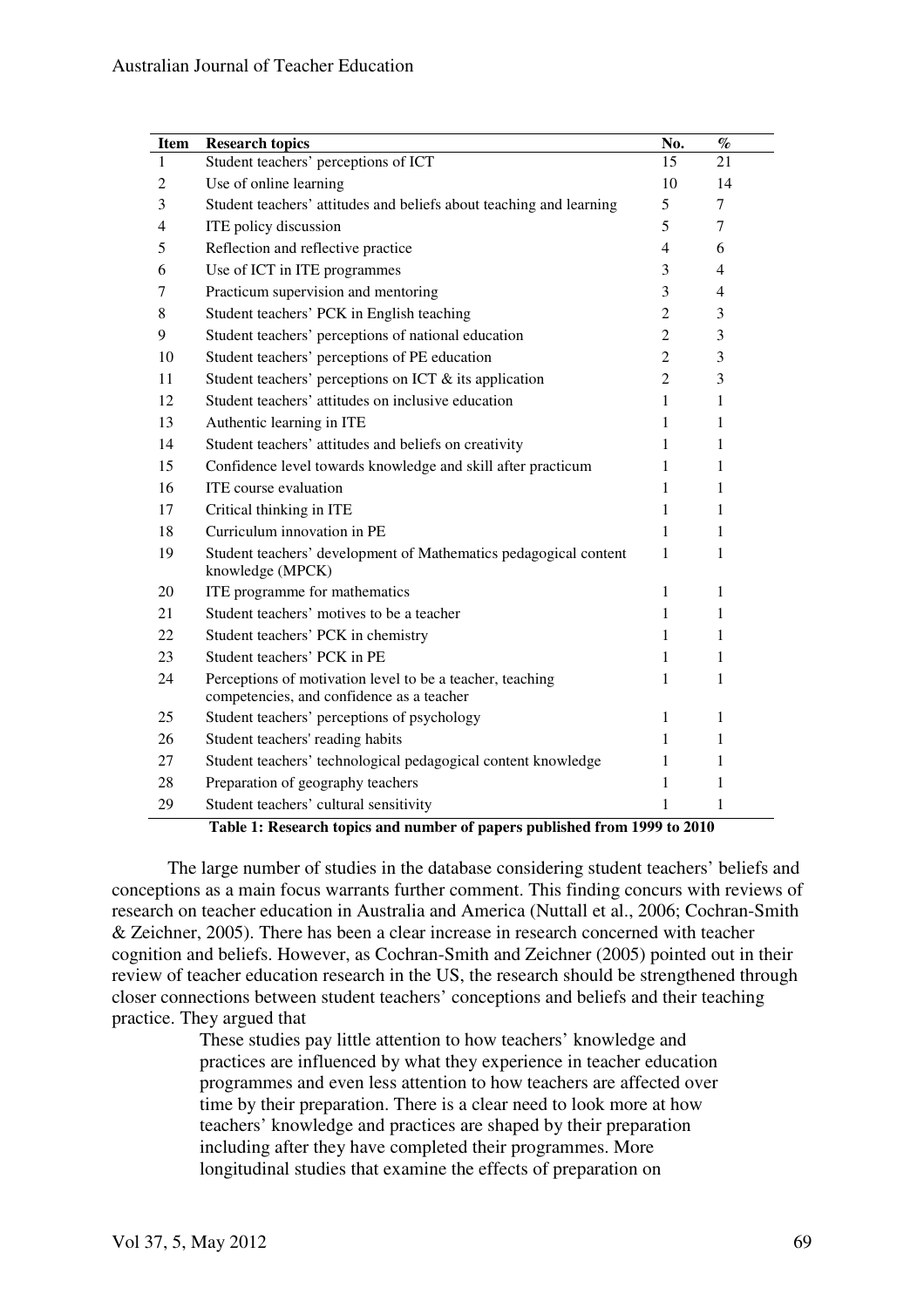teachers over time such as Grossman et al.'s (2000) study of teachers learning to teach writing during and after their preservice teacher education programme are needed (p. 742).

Another gap found in this database of ITE research in Singapore is that very little attention (1 paper; 1%) has been paid to reviewing and conducting meta-analyses of past studies on teacher education. However, this is identified as one of the major areas in the key initiatives in ITE (NIE, 2007). Meta-analysis is important in bringing out and addressing the inadequacies of previous research work and to tease out further areas of research that is badly needed to contribute to the development of future policy and practice. Given the pressure and necessity for ITE to respond to the changing education landscapes in  $21<sup>st</sup>$  century and to make timely and informed decisions, the need to conduct meta-analyses of previous research cannot be overemphasized.

Lastly, there is also a noticeable gap in research on teacher educators. The important role that teacher educators play in the process of educational change necessitates continual and systematic inquiry into the expertise and fundamental characteristics of this occupational group. Arguably, the real agents for change in  $21<sup>st</sup>$  century teacher education are teacher educators. They need to recognise the need and to have an impetus for change. This is because teacher educators have the responsibility for preparing teachers who are competent and effective in the new educational landscape. A "well-qualified, knowledgeable and skilled workforce of teacher educators" (Murray & Harrison, 2008, p. 109) should be a prerequisite to nurture quality teachers. An inquiry stance on teacher educators would substantially enrich the overall development of teacher education (Cochran-Smith, 2003).

#### **Research Methodology**

The results in Table 2 reveal an imbalance in the use of qualitative and quantitative research methods and a paucity of mixed methods studies. Quantitative studies takes up a much larger proportion than qualitative studies. In addition, it seems that quantitative method is becoming increasingly popular in the Singapore context. For example, from 1999 to 2007, 24% of the studies employed quantitative methods. However, this figure grew to 35% in the period between 2008 and 2010. Therefore, there seems to be a 'quantitative bias' in the Singapore context.

 In addition, the results show that in the current literature, research in the area of teacher education had been carried out largely in parallel. There had been no tradition of dialogue between quantitative and qualitative methods. For example, only a small portion of studies employed mixed methods design.

| <b>Item</b> | Method                     | No. | $\%$ |  |
|-------------|----------------------------|-----|------|--|
|             | Qualitative                | 22  | 31   |  |
|             | Quantitative               | 36  | 51   |  |
|             | Mixed-methods              |     | 10   |  |
|             | Review & Policy discussion |     |      |  |

**Table 2: Research methodology of previous research on ITE in Singapore**

Both quantitative and qualitative methods have their own strength and weaknesses. Quantitative studies have been limited in their usefulness. As critiqued by Zeichner (1999), although they can provide some basic information about teacher education programmes such as student teachers' confidence and motivation, "they have not gone beneath the surface to probe the substance and quality of these experiences and how they are interpreted and given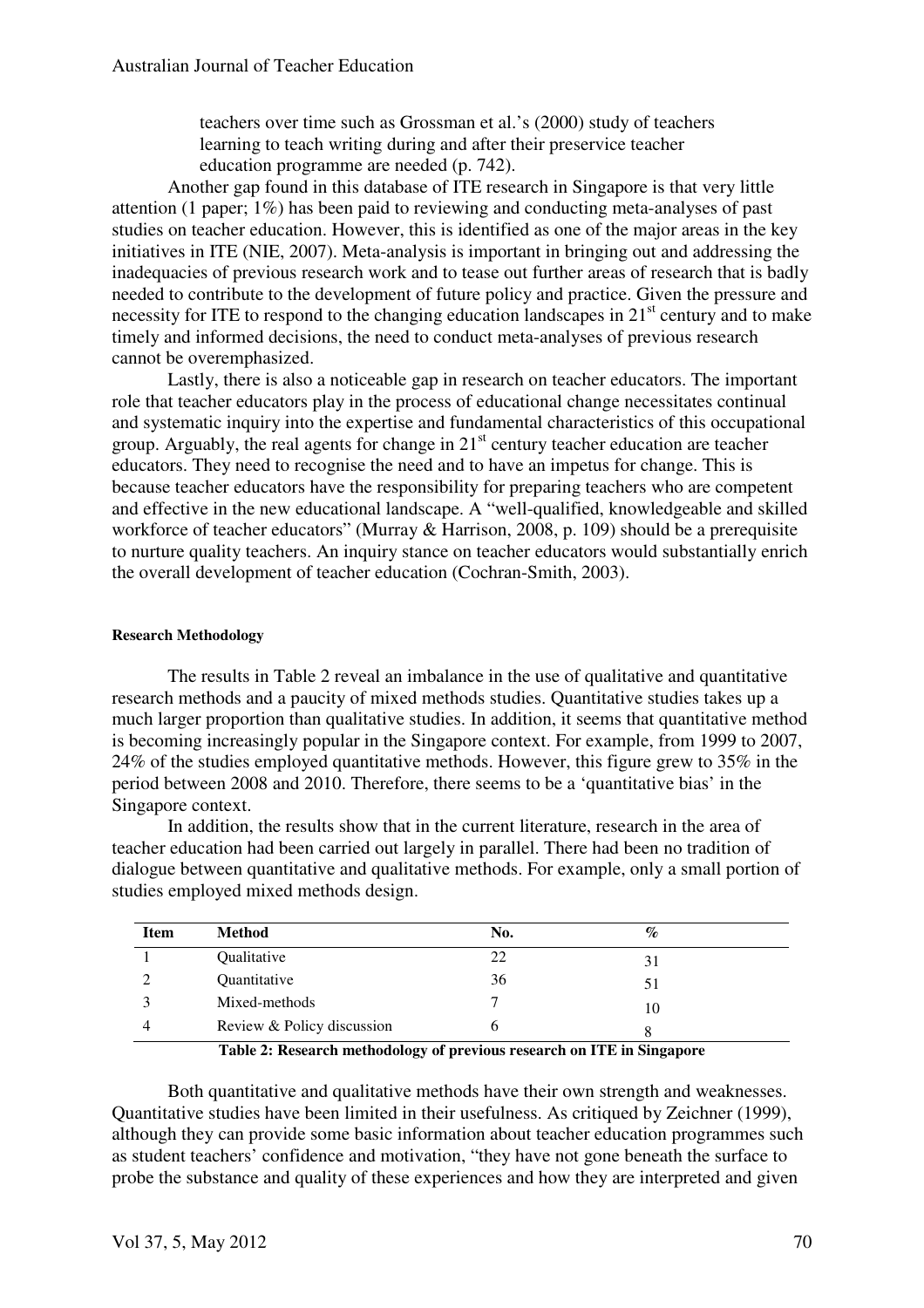meaning by teacher education programme participants" (p. 9). For example, knowing that a programme influences student teachers' beliefs about teaching and learning does not tell use much about how and why are their beliefs changed. By contrast, many qualitative studies are either too fine grained and small-scale to be generalisable or else focuses on only one aspect while excluding others.

 Both quantitative and qualitative methods have great potential for informing future policy and practice of ITE. Quantitative and experimental study should not be regarded as the "gold standard" of all teacher education research (Cochran-Smith & Fries, 2005). It is true that research requires substantial grounds for "ensuring that such research meets stringent standards of validity, intersubjectivity, and generalizability" (Fenstermacher, 2002, p. 246). However, the possibility of meeting such stringent standards is not restricted to quantitative, statistical, or large-scale studies (Fenstermacher, 2002). Qualitative and interpretive work may equally meet such standards. Moreover, such work can also provide insights and understandings in cases where quantitative methods "lack the needed levels of proof and verifiability to guide policy" (Fenstermacher, 2002, p. 246).

#### **Number of Publications per Year**

Table 3 presents the journal papers published each year from 1999 to 2010. The gradually increasing numbers indicate that Singaporean researchers are becoming more and more focused on research in ITE.

| Item | Year | No.    |
|------|------|--------|
|      | 1999 |        |
| 2    | 2001 |        |
| 3    | 2002 | 3      |
| 4    | 2003 | 8      |
| 5    | 2004 | 8      |
| 6    | 2005 | ∍<br>∠ |
|      | 2006 | 10     |
| 8    | 2007 | 6      |
| 9    | 2008 | 12     |
| 10   | 2009 | 18     |
| 11   | 2010 | 3      |

**Table 3: Number of publications on ITE from 1999 – 2010**

Although we have seen a growth in research papers since 1999, this is a somewhat unsatisfactory profile, given the actual number of academics involved in initial teacher education in Singapore's sole teacher education institute (full-time faculty stands at about 450) and the commitment in this context to ensure initial teacher education is a researchinformed and evidence-based profession. Despite the fact that evidence-based research is emphasized in several policy initiatives (e.g. NIE, 2007; NIE, 2009) to increase and enhance research activities in/on ITE, this field of study still requires more attention and sustained systematic efforts.

A weak research evidence-base will impact a country's educational system (Leitch, 2009). Today, the linkage between research and practice in teacher education is so tight that no country or institution would dream of ignoring the value of rigorous research. It is therefore vital for ITE in Singapore to scale up its research activities to build a strong evidence-base, particularly if educational researchers wish that research could help to enhance the quality of ITE programmes.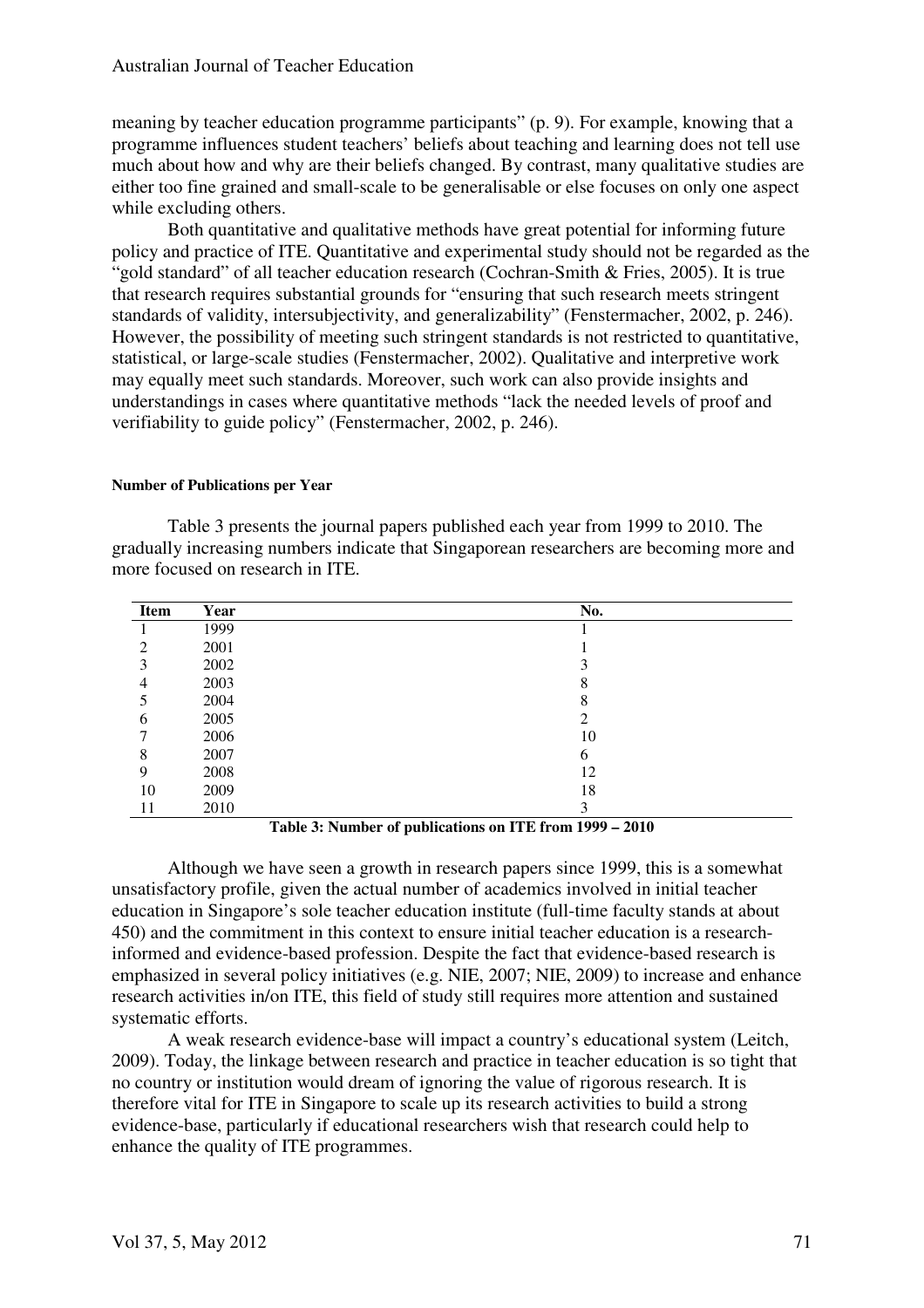#### **Implications and Recommendations**

The discussion above has revealed a weak evidence-base, and the existence of smallscale and isolated studies. It is obvious that this field in Singapore is relatively new and still struggling to be a focus in educational research. If we accept the logic that evidence is the basis for policy and practice in teacher education, teacher educators must engage and devote their research attention to this area in order to attain the crucial evidence-base.

#### **A Coherent Programme for Researching ITE**

The results reveal that current efforts in the field of ITE research in Singapore are constrained by its highly fragmented nature. This finding implies an urgent need for the development of a coherent and focused programme for research on teacher education. When we look back on Singapore's research on ITE in the past decade, we notice scholars and researchers have touched on quite a number of issues and questions. Through these studies, a variety of questions have been addressed, utilizing different methods of investigation. However, thus far, the picture of research on ITE that emerges is still fragmented. Many of those issues can never be encapsulated in small scale and one-off studies. Shulman (2002) pointed out that we might be asking the wrong questions and focusing on the wrong units of analysis in individual studies. He further asserted that

…individual studies rarely can be adjudged as valuable or trivial per se. Instead, we need to think about extended programmes of scholarship, in which a variety of types of research are pursued, to maximize the value to be gained from studies of teaching. I want to tell a story of research programmes that cumulated into a meaningful knowledge base, an enduring policy initiative, and the spinning off of a number of significant lines of research (p. 248).

One of the most urgently needed programme of research both locally and internationally is the establishment of the chain of links between teacher education and student learning (see Cochran-Smith, 2004a, Densimone, 2009, Grossman, 2008, Hattie, 2009). While we do know, from Hattie's (2009) syntheses that teachers make a difference to student achievement, there is very little systematic and credible evidence of how teacher learning, be it during ITE or later professional learning and development, translates into or impacts classroom practices and subsequent student outcomes. Grossman (2008) calls for "programmatic research on teacher education, research that focuses on a critical set of questions, that over time, and through a variety of approaches, tries to provide better answers" (p. 16). We need programmatic research that links activities designed to support teacher learning to the achievement of teacher learning, and teacher learning to classroom practices, and classroom practices to student learning outcomes.

#### **A Dialectic Mixed Methods Approach**

The need to build a coherent research programme on ITE would inevitably necessitate the advancement of methodology in research. Results from this study suggests that previous research on ITE have been carried out largely in parallel. There has been no tradition of dialogue between quantitative and qualitative methods in this field. Here we would like to argue for the adoption of a dialectic mixed methods approach towards research on ITE (Cochran-Smith & Boston College Evidence Team, 2009). This is because teacher education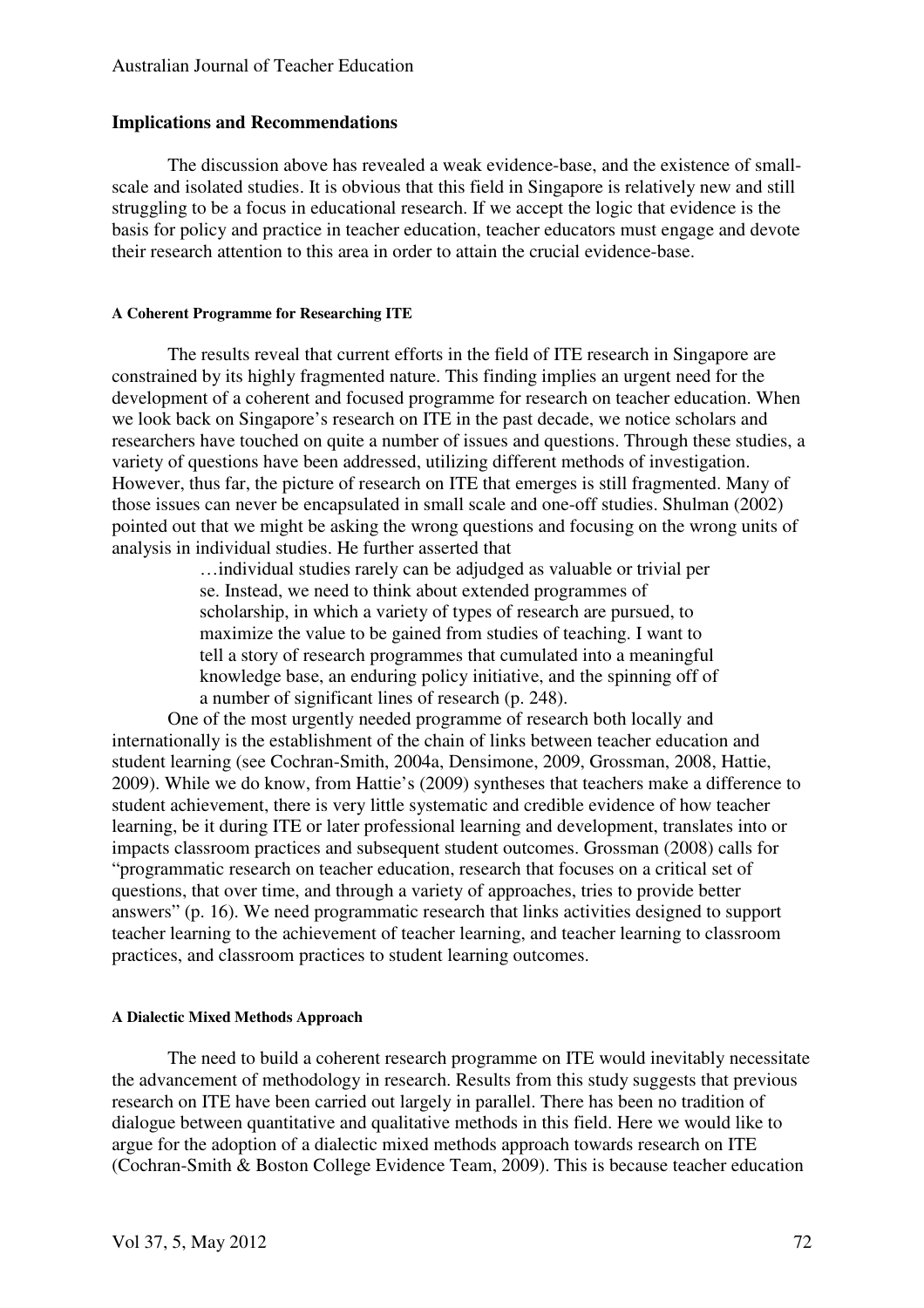requires multidisciplinary evidence derived from diverse methodological perspectives that links the impact of ITE, student teachers' learning and pupil's learning. As pointed out by Cochran-Smith et al. (2009), no single research design and no single research outcome can capture the impact of teacher education. The dialectic mixed methods approach regards different research designs and approaches as providing valuable, partial and complimentary understandings of the phenomenon under study (Cochran-Smith et al., 2009).

Teacher educators are limiting their capacity to generate the requisite scholarship to improve teacher education if we are not using the full range of qualitative, quantitative and mixed methods approaches. As a research problem, teacher education involves a large set of complex educational issues, questions, and conditions (Cochran-Smith, 2004b). Designs accommodating this complexity are required by research connecting teaching, teacher preparation, and pupil's learning that seeks causal explanation (Schalock et al., 2006). In order to make progress on the complex problem of establishing an evidence-base, researchers need to stay open-minded and be willing to accept more voices and methods of inquiry. It is believed that "many educational issues and problems require research that draws on multiple perspectives, approaches, and procedures" (Florio-Ruane, 2002, p. 213). To restrict educational research to one or two methodological paradigms would unacceptably restrict our ability to address the complex challenges of educating all learners in this complex, multicultural society of ours to their full potential (Florio-Ruane, 2002).

In light of the findings discussed above, we would argue that mixed methods research ought to become a more prominent approach in the area of ITE research in the Singapore context. As a natural complement of traditional quantiative and qualitative approaches (Johnson & Onwuegbuzie, 2004), mixed methods research has the potential to empower researchers to arrive at more nuanced explanations and synergistic understandings of complex realities (Day, Sammons, & Gu, 2008). A key characteristic of mixed methods research is its "methodological pluralism or eclecticism, which frequently results in superior research (compared to monomethod research)" (Johnson & Onwuegbuzie, 2004, p. 14).

Appropriate for the overall research program, the dialectic mixed methods approach is a way of purposefully engaging with frameworks, models, concepts, or ways of knowing from multiple research traditions that gives us richer understandings (Cochran-Smith et al., 2009; Greene & Caracelli, 2003). Within the research programme, different projects and/or sub-projects can work seperately on their respective area of focus. More importantly, they simultaneously work together on the larger programme. It is essential that the whole research team "engage in discussion about research questions, designs, analyses, and interpretations for all of the studies" (Cochran-Smith et al., 2009, p. 461). Through dialogue, different pieces of research can be linked together to form a strong evidence-base.

#### **A Strong Support System for Research**

The fairly small amount of research on ITE in the last decade, its modest and unstable growth, and its highly fragmented nature suggest, to a large extent, the lack of an effective support system in this field in Singapore. To build an evidence-base for ITE, it is important to set up a strategic system that supports and nurtures the advancement of high quality research. Quality research would not flourish without a healthy, supportive and stimulating environment. Efforts that support research on the entire continuum of teacher education can lead to interesting, fruitful and significant research findings. More than that, such efforts can ultimately make a difference over the long term to students, to teachers, and even to the community as a whole. As such, the systemic environment we call for is premised on the idea that it bears the conditions which enable researchers to work in a way that will produce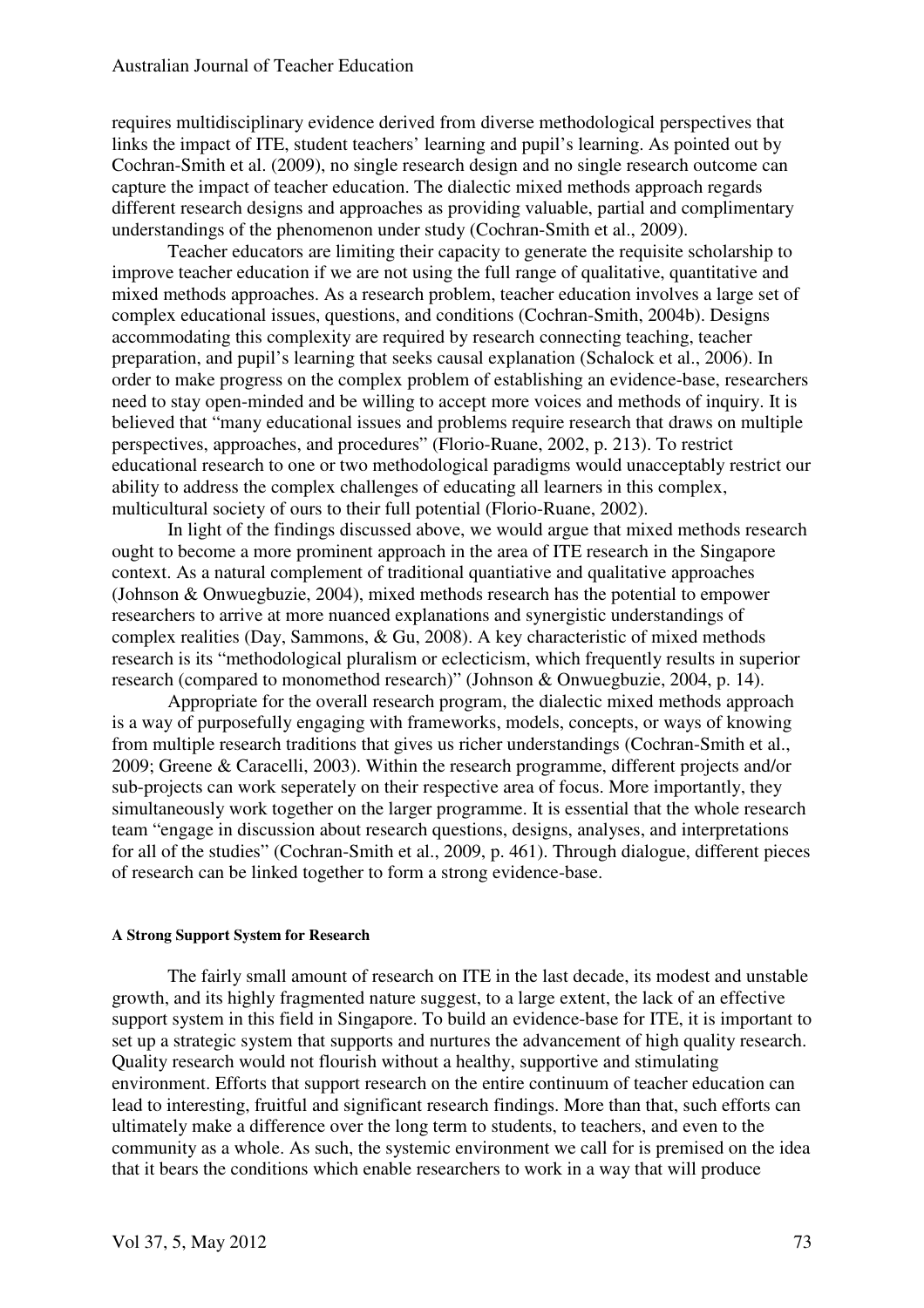valuable and desired results. It would be an environment under which quality research on teacher education, in a way, must happen. If not, it means that the right conditions for those processes were not created in the first place.

The need for such an environment has never been more urgent than it is now. It is beyond the scope of this study to draw a comprehensive plan for the establishment of a support system for ITE research. However, the following are some tentative suggestions that may warrant consideration.

1. That there exists provision of adequate funding for research on ITE.

2. That a desirable research programme is worked out to guide the research funding.

3. That specific strategies should be developed to promote buy-in and sustained engagement by faculty working in the field of ITE research.

4. That Singapore taps on the strong tripartite partnership that exists between the Ministry of Education (MOE), NIE and schools. It is important that academics value and make use of the expertise of school practitioners as well as policy makers. Their insights and expertise should be regarded as an indispensable element. The partnership in research endeavours would help to ensure that research on ITE put the benefit to teachers and students as a significant factor rather than a pious hope. 5. That structures are built to institutionalize a data-rich environment and culture, in which decisions about ITE policy and practice are informed by quantitative, qualitative, and mixed methods assessments and studies generated locally and beyond (Cochran-Smith et al., 2009).

6. That ITE research moves beyond institutional significance alone to focus on contributing to the field of teacher education as a discipline of study in the international arena.

#### **Conclusion**

Research is critical to initial teacher education and a strong basis in research is essential to enhance the quality, excellence and relevance of ITE programmes (NIE, 2007; Nuttall et al., 2006). In our view, there are at least three related ways in which initial teacher education researchers in Singapore might attempt to build weight and cohesion in this field. The first way is to develop a coherent programme for studying ITE. The second is to adopt a dialectic mixed methods approach in research on ITE to arrive at more synergistic understandings. The third way is to set up a support system to nurture high quality research.

This review hopes to act as an impetus for the development of programmatic research activities, which will contribute to the development of a rich and contextualised understanding of the nature, substance and professional impact of ITE programmes. The core aim of the research is to provide an evidence-base by which to review and enhance the core assumptions and processes of ITE and ultimately, benefit student learning in schools. In this regard, a series of funded longitudinal projects from which this paper arose, is clear evidence that initial steps have been taken.

However, research alone is not enough to respond to the shifting landscapes in the new era. It has been noted that there is a loose coupling between research and actual practice in ITE (Cochran-Smith & Fries, 2005). Simply because something has been studied does not necessarily tell us much about what people actually do or should do in ITE programmes (Cochran-Smith & Fries, 2005). Nel Noddings (1986) argued that we should engage in research 'for' teacher education rather than research 'on' teacher education. As we focus on studying ITE in the shifting landscapes of the new century, we should simultaneously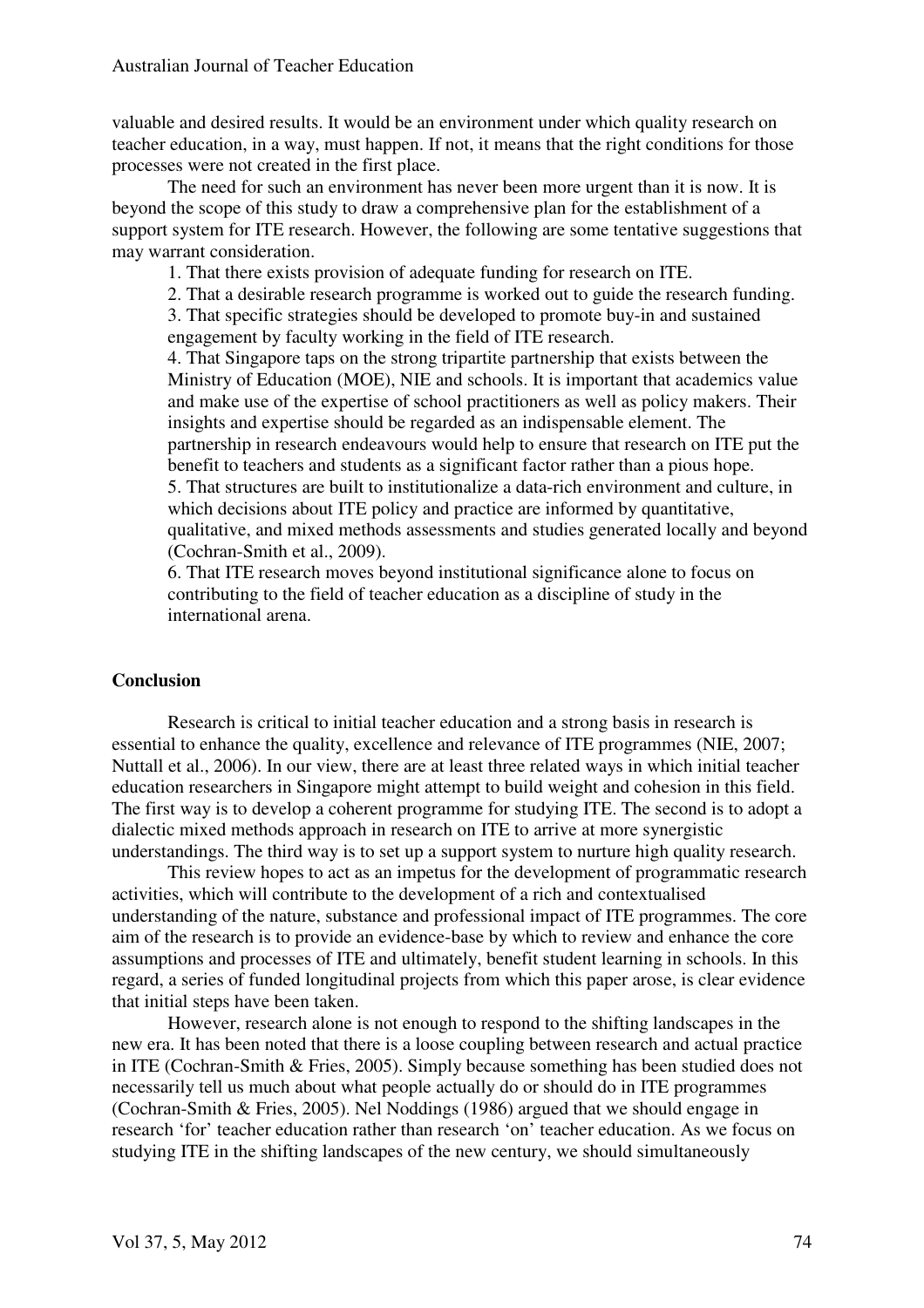consider how we could effectively make use of the findings to enhance the quality of ITE programmes.

In the present climate of education reform, teacher educators are well advised to be proactive and highly visible participants in the enhancement of ITE programmes of their respective institutions (Goodlad, 2002). After all, "the security of their research careers depends on public belief in their contribution to the production of competent, qualified teachers" (Goodlad, 2002, p. 221). And teacher quality has been upheld internationally as being ultimately responsible for the success or failure of any education system (Darling-Hammond, 2010; Qvortrup, 2008).

#### **References**

- Boyd, D., Grossman, P. L., Hammerness, K., Lankford, R. H., Loeb, S., McDonald, M., et al. (2008). Surveying the landscape of teacher education in New York City: Constrained variation and the challenge of innovation. *Educational Evaluation and Policy Analysis, 30*(4), 319.
- Cochran-Smith, M. (2003). Learning and unlearning: The education of teacher educators. *Teaching and Teacher Education*, 19(1), 5-28.
- Cochran-Smith, M. (2004a). Ask a different question, get a different answer: The research base for teacher education. *Journal of Teacher Education*, 55(2), 111-115.
- Cochran-Smith, M. (2004b). The problem of teacher education. *Journal of Teacher Education, 55*(4), 295-299.
- Cochran-Smith, M. (2005). Studying teacher education: What we know and need to know. *Journal of Teacher Education*, 56(4), 301-306.
- Cochran-Smith, M., & Fries, K. (2005). Researching teacher education in changing times: Paradigms and politics. In M. Cochran-Smith & K. Zeichner (Eds.), *Studying teacher education: The report of the AERA Panel on Research and Teacher Education.*  Mahwah, NJ: Lawrence Erlbaum.
- Cochran-Smith, M., & Zeichner, K. M. (Eds.). (2005). *Studying Teacher Education: The Report of the AERA Panel on Research and Teacher Education*. Mahwah and London: Lawrence Erlbaum Associates, Publishers.
- Cochran-Smith, M. & Boston College Evidence Team (2009). "Re-culturing" teacher education: Inquiry, evidence, and action. *Journal of Teacher Education, 60*(5), 458- 468.
- Darling-Hammond, L. & Bransford, J. (2005). Preparing teachers for a changing world: What teachers should learn and be able to do. San Francisco: JosseyBass.
- Darling-Hammond, L. (2010). Teacher education and the American future. *Journal of Teacher Education*, 61(1-2), 35-47.
- Day, C., Sammons, P., & Gu, Q. (2008). Combining qualitative and quantitative methodologies in research on teachers' lives, work, and effectiveness: From integration to synergy. *Educational Researcher, 37*(6), 330-342.
- Desimone, L. M. (2009). Improving impact studies of teachers' professional development: Toward better conceptualizations and measures. *Educational Researcher*, 38(3), 181- 199.
- Fenstermacher, G. D. (2002). A Commentary on Research that Serves Teacher Education. *Journal of Teacher Education, 53*(3), 242-247.
- Florio-Ruane, S. (2002). More Light: An Argument for Complexity in Studies of Teaching and Teacher Education. *Journal of Teacher Education, 53*(3), 205-215.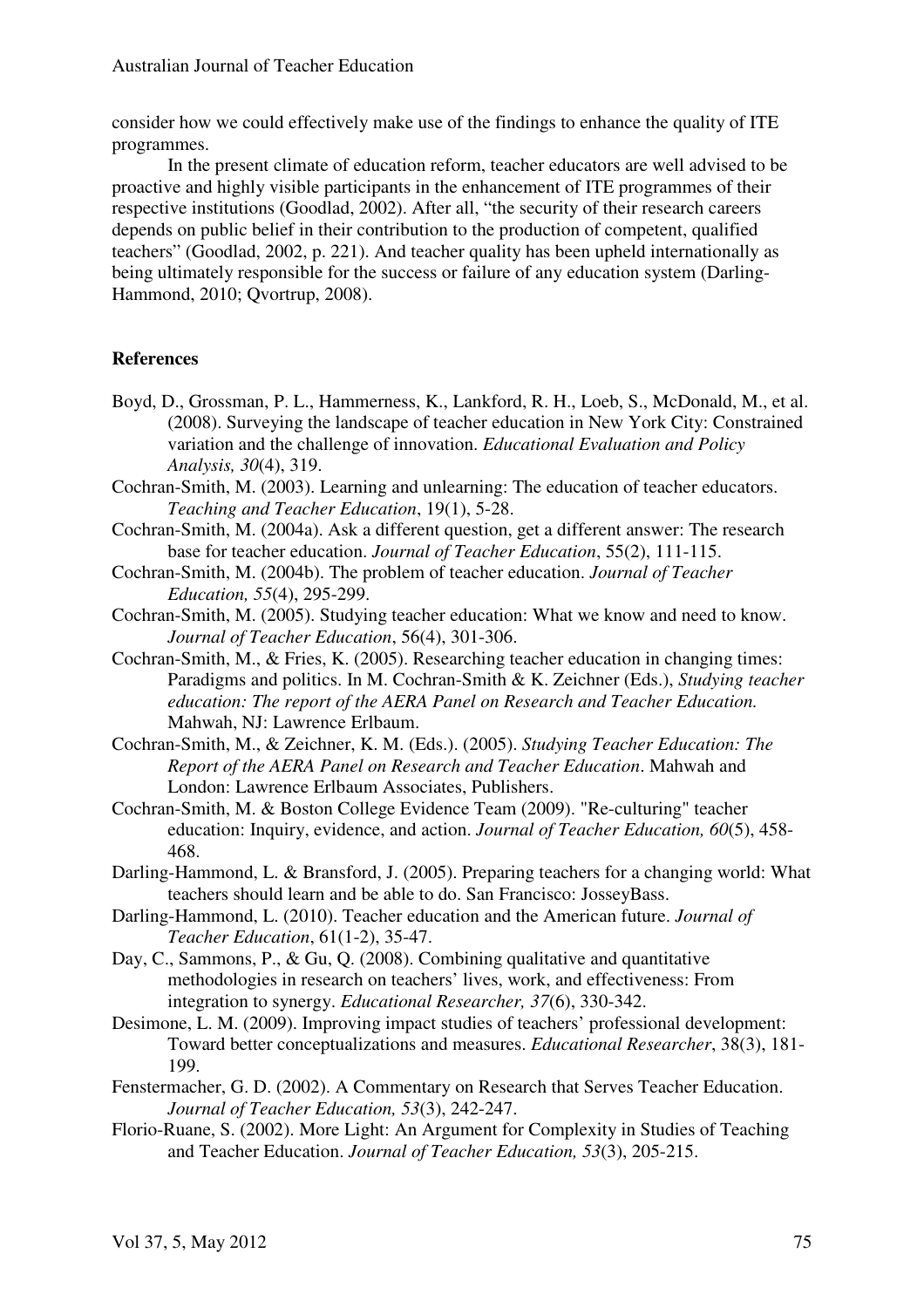- Goh, C. T. (1997). Shaping our future: Thinking schools, learning nation. Singapore Government Press Release. Speech by Prime Minister Goh Chok Tong at the Opening of the 7th International Conference on Thinking, 2 June.
- Goodlad, J. I. (2002). Teacher Education Research: The Outside and the Inside. *Journal of Teacher Education, 53*(3), 216-221.
- Grossman, P., Wineburg, S. & Beers, S. (2000). When theory meets practice in the world of school. In S. S. Wineburg & P. L. Grossman (Eds.), *Interdisciplinary curriculum: Challenges to implementation* (pp. 1-16). New York: Teachers College Press.
- Grossman, P. (2008). Responding to our critics: From crisis to opportunity in research on education. *Journal of Teacher Education, 59*(1), 10-23.
- Graue, E., & Grant, C. (2002). Questions, Calls, and Conversations for Researchers in Teacher Education. *Journal of Teacher Education, 53*(3), 268-272.
- Greene J. C. & Caracelli, V. J. (2003). Making paradigmatic sense of mixed methods practice. In A. Tashakkori & C. Teddlie (Eds.). *Handbook of mixed methods in social and behavioral research* (pp. 91-110). Tousand Oaks, CA: Sage.
- Hattie, J. (2009). *Visible Learning: A Synthesis of over 800 Meta-analyses relating to Achievement*. New York: Routledge.
- Heng, S. K. (2011, September 22). *Opening Address by Mr Heng Swee Keat, Minister for Education, at the Ministry of Education (MOE) Work Plan Seminar at Ngee Ann Polytechnic Convention Centre.* Retrieved from http://www.moe.gov.sg/media/speeches/2011/09/22/work-plan-seminar-2011.php
- Johnson, R. B., & Onwuegbuzie, A. J. (2004). Mixed methods research: A research paradigm whose time has come. *Educational Researcher, 33*(7), 14-26.
- Lee, H. L. (2004). Our future of opportunity and promise. Singapore Government Press Release. Address by Prime Minister Lee Hsien Loong at the 2004 National Day Rally at the University Cultural Centre, National University of Singapore, 22 August.
- Leitch, R. (2009). Harnessing the slipstream: building educational research capacity in Northern Ireland. Size matters. *Journal of Education for Teaching: International research and pedagogy, 35*(4), 355-371.
- Loughran, J. (2006). *Developing a Pedagogy of Teacher Education: Understanding Teaching and Learning about teaching*. London, New York: Routledge.
- McIntyre, D. I. (1980). The Contribution of Research to Quality in Teacher Education. *South Pacific Journal of Teacher Education, 8*(1), 4-19.
- Ng, P. T. (2008). Educational reform in Singapore: From quantity to quality. *Educational Research for Policy & Practice, 7*(1), 5-15.
- NIE. (2007). *3:3:3 Roadmap 2007-2012*. Singapore: National Institute of Education.
- NIE. (2009). *A Teacher Education Model for the 21st Century*. Singapore: National Institute of Education.
- McMaugh, A., Saltmarsh, D., & Sumsion, J. (2008). Researching teacher education: looking forwards in changing times. *Asia-Pacific Journal of Teacher Education, 36*(4), 257- 259.
- Murray, J., & Harrison, J. (2008). Editorial. *European Journal of Teacher Education*, 31(2), 109 - 115.
- Noddings, N. (1986). Fidelity in teaching, teacher education, and research for teaching. *Harvard Educational Review, 56*(4), 496-511.
- Nuttall, J., Murray, S., Seddon, T., & Mitchell, J. (2006). Changing Research Contexts in Teacher Education in Australia: Charting new directions. *Asia-Pacific Journal of Teacher Education, 34*(3), 321-332.
- Onwuegbuzie, A. J., & Leech, N. L. (2004). Enhancing the interpretation of "significant" findings: The role of mixed methods research. *The Qualitative Report, 9*(4), 770-792.